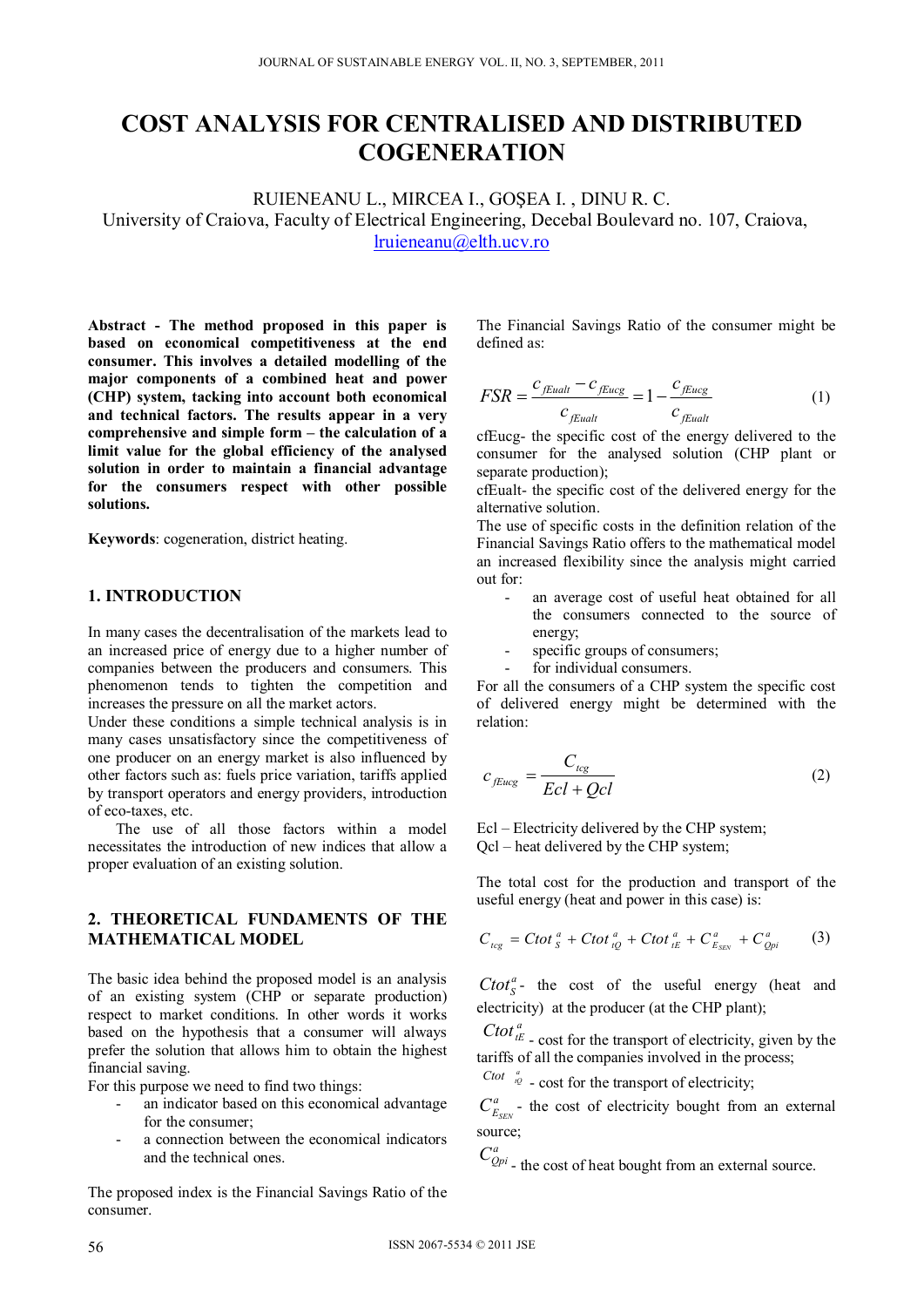$Q_{chco}$  - the fuel energy for the studied period of time for the existing plant;

In order to analyse a centralised CHP system we have used in our model the global efficiency of a CHP system  $(\eta_{\text{acc}})$  an indicator introduced by V. Athanasovici and S. Dumitrescu in 2005 as an extension of the energy utilisation factor, applied now as a function of the electricity and heat delivered to the consumers, thus including the electricity and heat transport losses.

$$
\eta_{gcg} = \frac{Ecl + Qcl}{Q_{chcg}} \Rightarrow Ecl + Qcl = Q_{chcg} * \eta_{gcg} \tag{4}
$$

For the alternative solution (considered a small scale cogeneration plant) the global efficiency is  $(\eta_{\text{salt}})$ :

$$
\eta_{\text{g}at} = \frac{Ecl_{\text{alt}} + Qcl_{\text{alt}}}{Q_{\text{ch}at}} \Longrightarrow Ecl_{\text{alt}} + Qcl_{\text{alt}} = Q_{\text{ch}at} * \eta_{\text{g}at} \tag{5}
$$

 $Q_{\text{chalt}}$  - the fuel energy for the studied period of time for an alternative solution.

Eclalt - electricity delivered by the alternative solution;

Qclalt - heat delivered by the alternative solution.

These losses are considered by means of transport efficiencies:

- electricity transport efficiency:

$$
\eta_{\text{qld}} = \frac{Qcl}{Qs} \tag{6}
$$

Qs- Produced heat;

heat transport efficiency:

$$
\eta_{\text{ed}} = \frac{Ecl}{E_s} \tag{7}
$$

*ES* - produced electricity

Taking into consideration the equations (4) and (5), the specific costs from the FSR definition become:

$$
c_{\text{fEualt}} = \frac{C_{\text{talt}}}{(Q_{\text{chalt}} * \eta_{\text{galt}})}
$$
(8)

$$
c_{f\text{Eucg}} = \frac{C_{tcg}}{(Q_{chcg} * \eta_{gcg})}
$$
(9)

If we use the last two equations Financial Savings Ratio becomes:

$$
FSR=1 \frac{C_{tcg}*(Q_{chalt}*\eta_{galt})}{C_{talt}*(Q_{chcg}*\eta_{gcg})}
$$
(10)

Theoretically in order to maintain the existing solution the FSR must be positive. However, the existing CHP plant has an advantage: even if the consumer doesn't obtain a financial advantage the construction of a new plant might not be economically feasible.

For this condition (FSR=0) we obtain a limit value for the global efficiency of an existing CHP system, for all the alternative solutions ( $\eta_{\text{escape}}$ ):

$$
\eta_{\text{ggnec}} = \frac{1}{Q_{\text{chcg}}} \left[ \frac{C_{\text{tcg}} (Q_{\text{chalt}} * \eta_{\text{galt}})}{C_{\text{talt}}} \right] \tag{11}
$$

Usually we would use the last equation to compare different cogeneration or separate production solution as in [4]. However in this paper we will use the last equation to compare a centralised system with the same CHP system that lacks a cost that might be avoided by decentralised production or a higher efficiency due to smaller energy transport losses.

# **3. THE OPERATING PARAMETERS OF THE ANALYSED CENTRALISED CHP SYSTEM**

The analysed centralised solution is a CHP system consisting of a large scale cogeneration plant with two groups of 150 MW installed power and a district heating system with 94 thermal stations. In table 1 we present the main data regarding the primary energy consumption and the production of electricity and heat.

The efficiency of the CHP plant is negatively influenced by the competition on electricity market that causes an operation for long periods of time with a very small electricity production.

A direct consequence of this fact it's the use of peak boilers for heat production that lead to an efficiency of only 44.3 % for the last year. The losses for the district heating system aggravate the situation leading to global efficiency for the CHP system of only 37.4 %.

| Indicator                                                                       | Value |
|---------------------------------------------------------------------------------|-------|
| Heat produced with heat exchangers [TWh/year]                                   | 0.73  |
| Heat production with peak boilers [TWh/year]                                    | 0.25  |
| Electricity production in cogeneration regime [TWh/year]                        | 0.3   |
| Separate production of electricity [TWh/year]                                   | 1.14  |
| Primary energy consumption for coal [TWh/year]                                  | 5     |
| Primary energy consumption for natural gas (used as<br>support fuel) [TWh/year] | 0.5   |
| Power to heat ratio for the delivered energy                                    | 1.59  |
| Efficiency of the CHP plant [%]                                                 | 0.443 |
| Efficiency of the district heating system [%]                                   | 0.77  |
| Efficiency for the electricity transport [%]                                    | 0.85  |
| Global efficiency of the CHP System [%]                                         | 0.374 |

# **Table 1. System operation**

#### **4. THE MARKET EFFECT**

For all the cases presented in this analysis we will consider that the decentralised CHP plant has an efficiency of 37.4 % equal to the efficiency of the centralised system. With this hypothesis we will calculate the limit value for the global efficiency of the centralised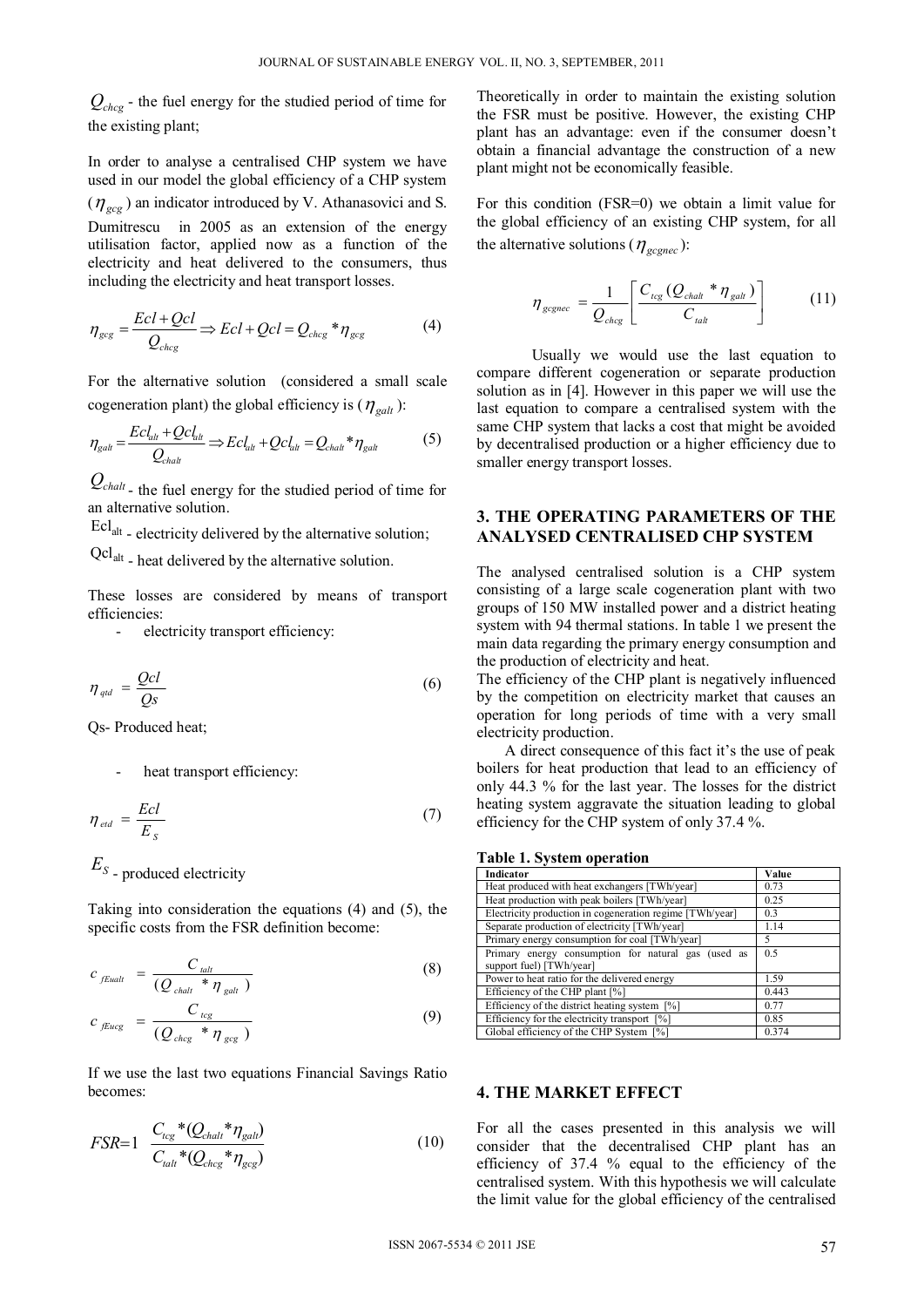system necessary to compensate some costs that don't occur in a decentralised solution.

By simply owning a CHP plant consumers can avoid a series of costs such as:

- costs associated with the value added tax for energy (they will pay this tax for fuel)
- costs associated with fees of different providers (for electricity and heat);
- cost associated with the energy tax (if this tax applies only to producers).

It may be defined as a market effect the sum of all costs that might be avoided by distributed electricity and heat with equipments owned by consumers.



### **Fig. 1. The VAT influence over the efficiency limit value of the centralised CHP system**

The vertical line in figure 1 shows that by simply owning the CHP system and therefore avoiding the payment of the VAT for the final energy price (but still paying the tax for the fuel used to produce electricity and heat) a decentralised solution could be competitive on the market with a 5 % smaller global efficiency.

In many cases for the economical inefficiency of such a large centralised CHP system consumers usually blame the high heat transport losses. In figure 2 we have presented the variation of the global efficiency of the CHP system respect to the heat transport losses.



**Fig. 2. Heat transport losses influence over the global efficiency of the centralised CHP system** 

The figure indicates a rather small influence of the heat transport losses over the global CHP system efficiency.

The figure presents a typical engineering analysis where in order to compensate the transport losses (for both types of energy) the efficiency of the CHP system should be equal to the efficiency of the CHP plant.

By including the costs into the analysis we have obtained a rather different image.



### **Fig. 3. The limit value for the centralised CHP system efficiency**

The third figure shows that in order to compensate the heat losses and the cost of electricity used for heat transport, the centralised system has to operate with an efficiency of 43 %. However in order to compensate the heat transport cost (increased by the operator's fee) the centralised system has to operate with an efficiency of about 50 %.

If the electricity transport and distribution cost is consider the centralised system has to operate with 78 % efficiency, in order to obtain the same price at the end consumer.

The analysis presented before represents a comparison between a centralised CHP and distributed cogeneration when the same fuel is used. If the centralised system uses coal as before and the small scale cogeneration plants use natural gas the same analysis looks different.

**Table 2. Results** 

| No.            | Type of the<br>CHP plant | Power<br>heat<br>to<br>ratio | Small scale<br>CHP plant<br>efficiency | System's limit global<br>efficiency [%]<br>(natural gas price 250<br>$C/1000 \; \mathrm{m}^3$ ) |
|----------------|--------------------------|------------------------------|----------------------------------------|-------------------------------------------------------------------------------------------------|
|                | Gas turbine              | 0.125                        | 0.86                                   | 50.1                                                                                            |
| $\overline{2}$ |                          | 0.175                        | 0.81                                   | 50.3                                                                                            |
| 3              |                          | 0.2                          | 0.79                                   | 50.4                                                                                            |
| 4              |                          | 0.525                        | 0.72                                   | 60.3                                                                                            |
| 5              | Internal                 | 0.125                        | 0.87                                   | 46                                                                                              |
| 6              | combustion               | 0.175                        | 0.83                                   | 47.6                                                                                            |
|                | engine                   | 0.2                          | 0.81                                   | 48.6                                                                                            |
| 8              |                          | 0.525                        | 0.76                                   | 60.3                                                                                            |

The results presented in table 2 show that a further increase of the natural gas price would make the centralised system competitive with small rehabilitating measures or a slight decrease of the profit of the companies involved into the process.